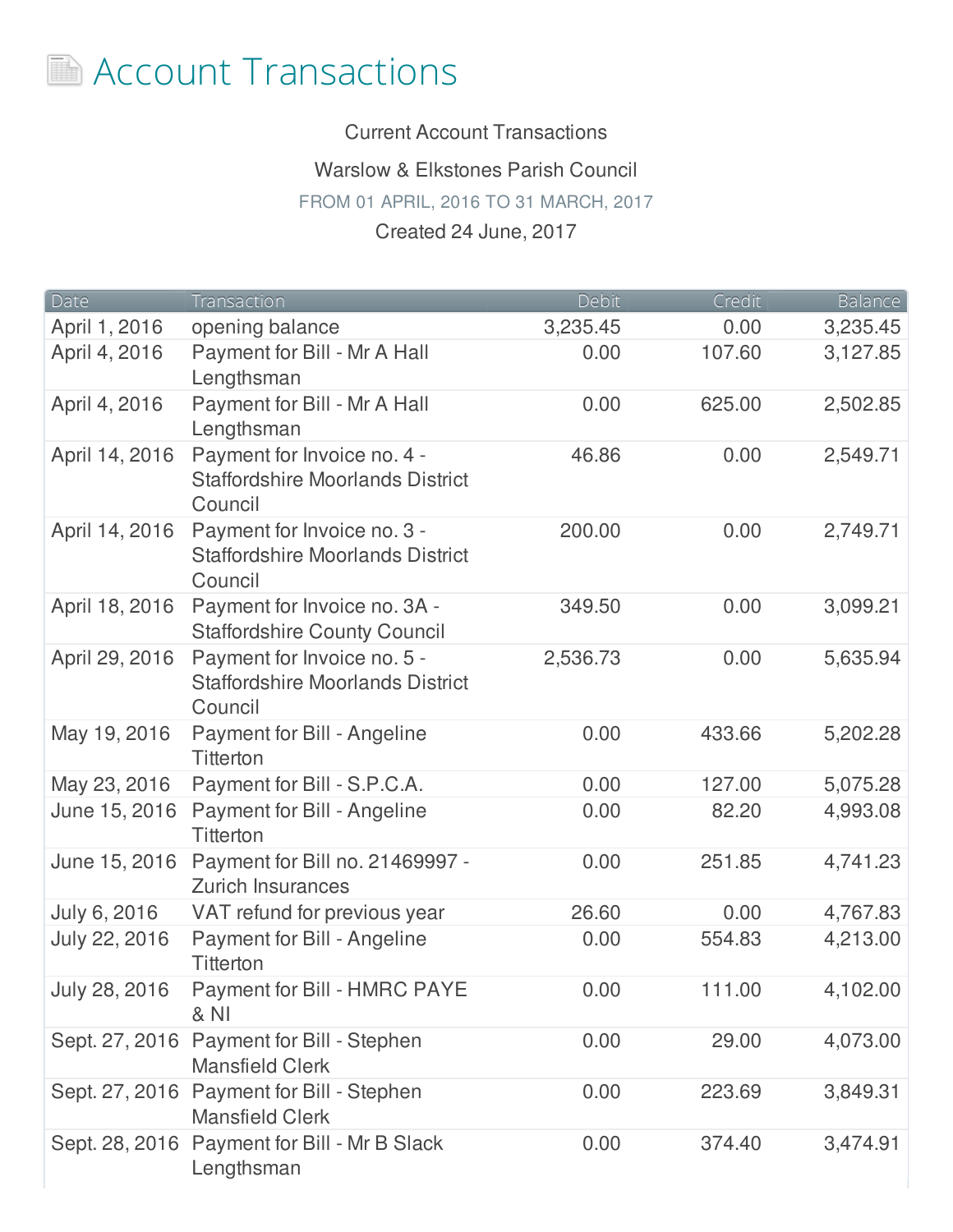| Date          | Transaction                                                                                      | Debit    | Credit   | <b>Balance</b> |
|---------------|--------------------------------------------------------------------------------------------------|----------|----------|----------------|
|               | Sept. 30, 2016 Payment for Invoice no. 9 -<br><b>Staffordshire Moorlands District</b><br>Council | 2,536.72 | 0.00     | 6,011.63       |
| Nov. 24, 2016 | Payment for Bill - Stephen<br><b>Mansfield Clerk</b>                                             | 0.00     | 315.20   | 5,696.43       |
| Nov. 24, 2016 | Payment for Bill - Stephen<br><b>Mansfield Clerk</b>                                             | 0.00     | 58.00    | 5,638.43       |
| Nov. 25, 2016 | Payment for Bill - Mather Jamie                                                                  | 0.00     | 5.00     | 5,633.43       |
| Nov. 25, 2016 | <b>Transfer to Business Reserve</b><br><b>Account - Whole Balance</b>                            | 0.00     | 5,633.43 | 0.00           |
| Dec. 5, 2016  | Payment for Bill - Mr A Hall<br>Lengthsman                                                       | 0.00     | 748.80   | (748.80)       |
| Dec. 5, 2016  | Payment for Bill - Mr A Hall<br>Lengthsman                                                       | 0.00     | 90.00    | (838.80)       |
| Dec. 5, 2016  | AT re 000527 A Hall Hours                                                                        | 748.80   | 0.00     | (90.00)        |
| Dec. 5, 2016  | AT re 000533 A Hall Petrol<br><b>Expenses</b>                                                    | 90.00    | 0.00     | 0.00           |
| Dec. 6, 2016  | Payment for Bill - Peak Park<br><b>Parishes Forum</b>                                            | 0.00     | 6.00     | (6.00)         |
| Dec. 6, 2016  | AT re 000532 PPPF<br>subscription                                                                | 6.00     | 0.00     | 0.00           |
| Dec. 7, 2016  | Payment for Bill - British Legion<br>Poppy Appeal                                                | 0.00     | 17.50    | (17.50)        |
| Dec. 7, 2016  | AT re 000531 British Legion<br>Poppy Wreath                                                      | 17.50    | 0.00     | 0.00           |
| Jan. 23, 2017 | Payment for Bill - Stephen<br><b>Mansfield Clerk</b>                                             | 0.00     | 315.20   | (315.20)       |
| Jan. 23, 2017 | Payment for Bill - Stephen<br><b>Mansfield Clerk</b>                                             | 0.00     | 58.00    | (373.20)       |
| Jan. 23, 2017 | AT re 000536 S. Mansfield Clerk<br>Salary                                                        | 315.20   | 0.00     | (58.00)        |
| Jan. 23, 2017 | AT re 000537 S. Mansfield Clerk<br>Allowance                                                     | 58.00    | 0.00     | 0.00           |
| Feb. 9, 2017  | Payment for Invoice no. 8 -<br><b>Staffordshire County Council</b>                               | 349.50   | 0.00     | 349.50         |
| Feb. 9, 2017  | AT re Staffs CC Lengthsman<br>scheme payment received                                            | 0.00     | 349.50   | 0.00           |
| Feb. 22, 2017 | Payment for Invoice no. 7 -<br><b>Staffordshire Moorlands District</b><br>Council                | 200.00   | 0.00     | 200.00         |
| Feb. 22, 2017 | AT re Staffs Moorlands<br>Lengthsman scheme payment<br>received                                  | 0.00     | 200.00   | 0.00           |